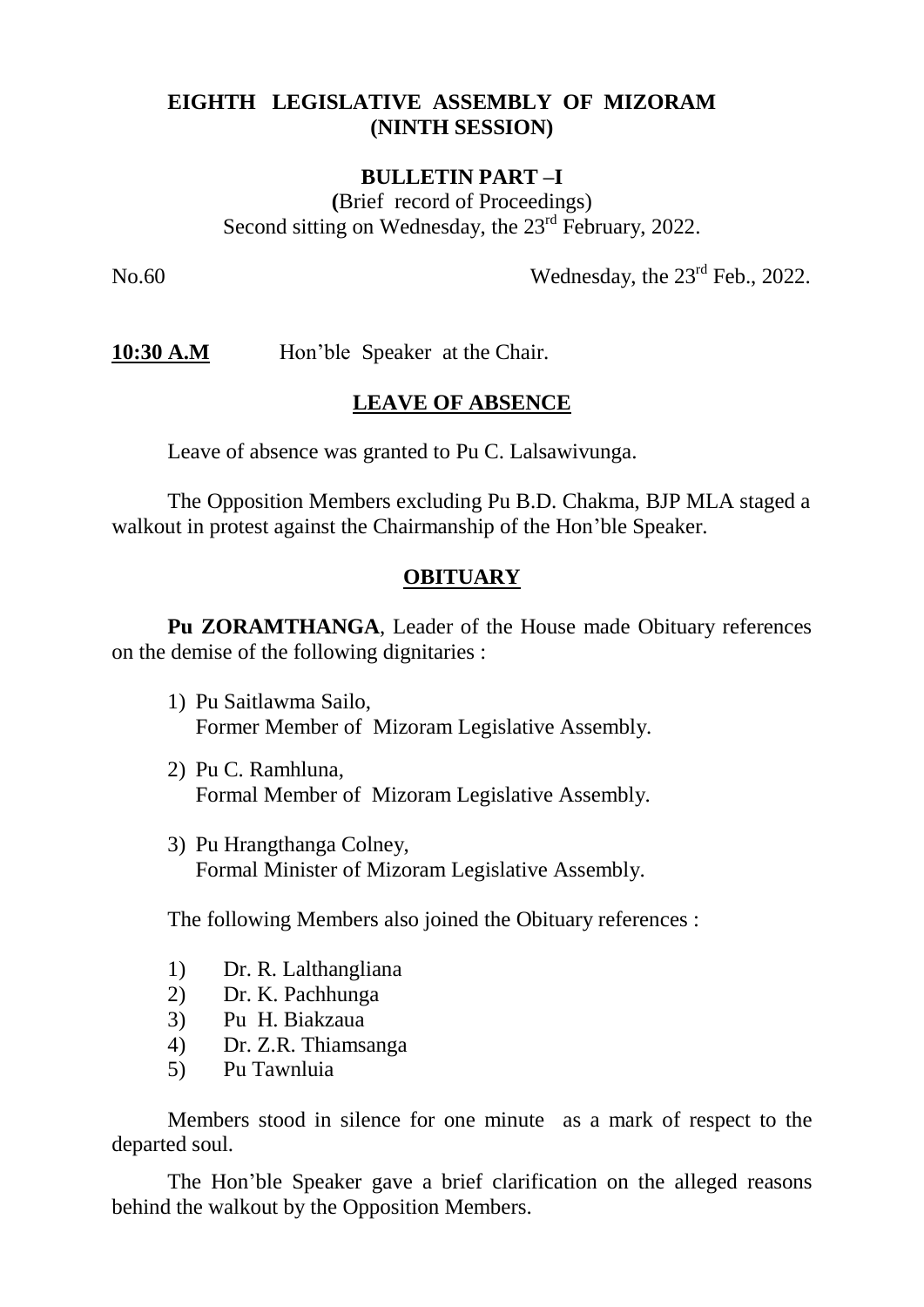## **11:15 A.M QUESTIONS**

- **(a) Starred Questions :** Starred Questions No. 3 and 5 with Supplementary questions thereto were asked and oral answers given. Replies to Starred Questions No. 1, 2, 4 and 6-20 listed for the day, but not called for answers within the time available during Question hour shall be circulated and form part of the proceedings of the day.
- **(b) Unstarred Question :** Replies to Unstarred Questions No. 1-55 were laid on the Table of the House.

## **11:40 A.M LAYING OF PAPERS**

- 1. **Pu ZORAMTHANGA**, Hon'ble Chief Minister laid on the Table of the House the Thirtieth Annual Report of the Mizoram Public Service Commission (MPSC) for the year 2020-2021.
- 2. **Pu R. LALZIRLIANA,** Minister laid on the Table of the House the Audit Report of Joint Electricity Regulatory Commission for Manipur and Mizoram for the year 2013-2014,2014-2015,2015- 2016 and 2016-2017.
- 3. **Dr. K. BEICHHUA**, Minister laid on the Table of the House Annual Report of the Office of Commissioner, Persons with Disabilities Mizoram for the year 2020-2021.

## **11:40 A.M.: DISCUSSION ON MOTION OF THANKS**

**Pu K. LALDAWNGLIANA** moved Motion of Thanks on the Address of the Governor.

Discussion on Motion of Thanks commenced, the following members participated in the discussion:

- 1. Dr. F. Lalnunmawia
- 2. Pu L. Thangmawia
- 3. Pu C. Lalrinsanga
- 4. Pu B.D. Chakma

**12:55 P.M.: RECESS**